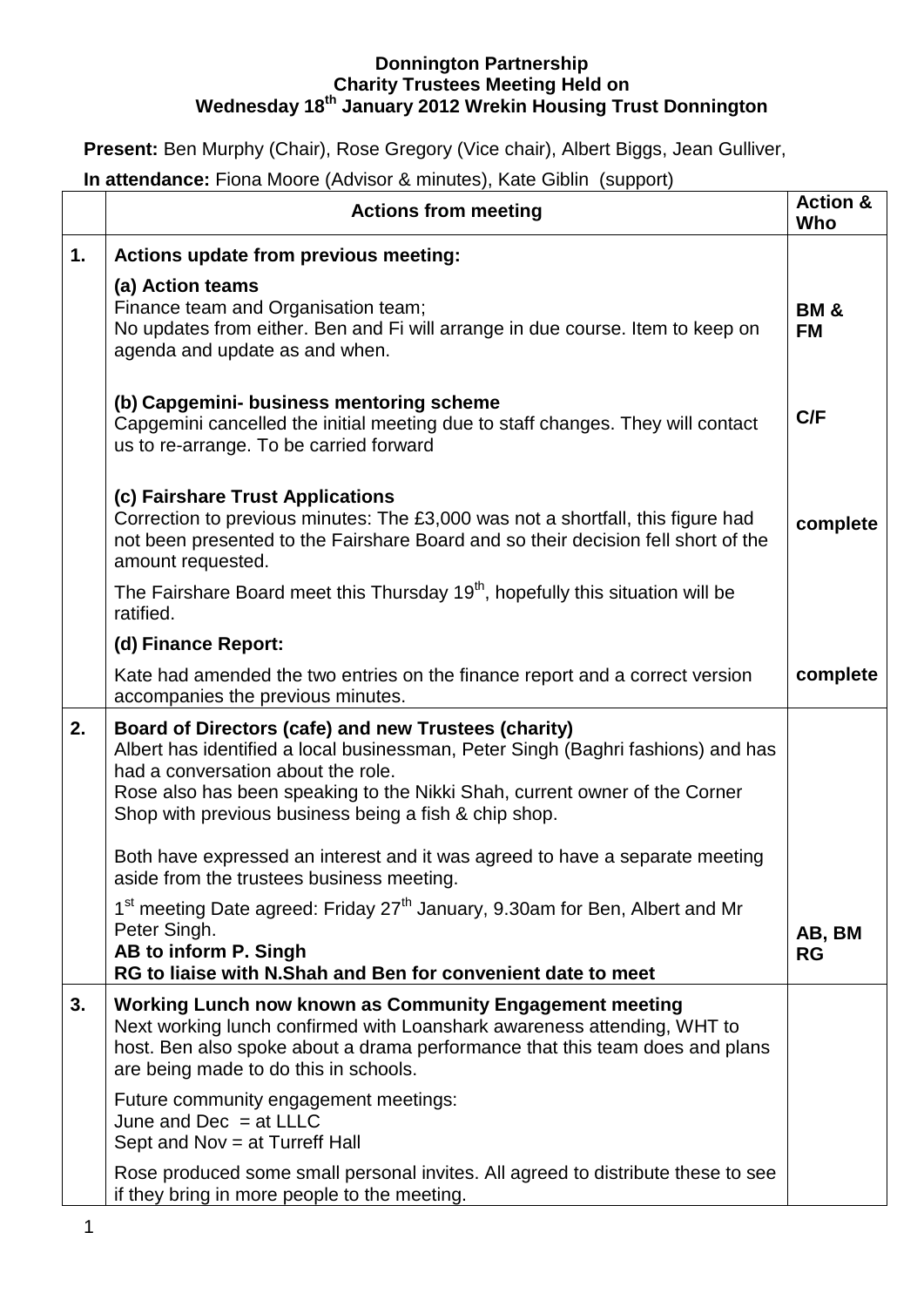# **Donnington Partnership Charity Trustees Meeting Held on Wednesday 18th January 2012 Wrekin Housing Trust Donnington**

|    | <b>FM/RG to print off invites</b><br>All to help distribute                                                                                                                                                                                                                                                                                                                                                                                                                                                                                                                                                                                                                                                                                                                                                                                                                                                                                                                                                                                                       |              |
|----|-------------------------------------------------------------------------------------------------------------------------------------------------------------------------------------------------------------------------------------------------------------------------------------------------------------------------------------------------------------------------------------------------------------------------------------------------------------------------------------------------------------------------------------------------------------------------------------------------------------------------------------------------------------------------------------------------------------------------------------------------------------------------------------------------------------------------------------------------------------------------------------------------------------------------------------------------------------------------------------------------------------------------------------------------------------------|--------------|
| 4. | <b>Finance Report: Kate</b><br>The balance on all accounts as of the meeting date is £21,687.26 (report<br>attached for period 25/10/11 - 12/12/11)                                                                                                                                                                                                                                                                                                                                                                                                                                                                                                                                                                                                                                                                                                                                                                                                                                                                                                               |              |
|    | Income: Rose noted one minor amendment to make on the detailed excel sheet:<br>WHT payment to move into cafe not general column.                                                                                                                                                                                                                                                                                                                                                                                                                                                                                                                                                                                                                                                                                                                                                                                                                                                                                                                                  |              |
|    | Exp. Rose noted one minor amendment to make: 'R. Gregory £39.33' to come<br>out of cafe NHS grants.                                                                                                                                                                                                                                                                                                                                                                                                                                                                                                                                                                                                                                                                                                                                                                                                                                                                                                                                                               |              |
|    | The trustees accepted Kate's report.                                                                                                                                                                                                                                                                                                                                                                                                                                                                                                                                                                                                                                                                                                                                                                                                                                                                                                                                                                                                                              |              |
| 5  | Progress from meeting with Gill Porter, Community Council of Shropshire<br>Rose, Fi and Ben met with Gill to review our constitution in order to bring it in<br>line with how the charity is now managed.<br>The Partnership since becoming charity status and intentions to turn the cafe<br>into a CIC means that the Partnership will become 3 separate but linked<br>elements working towards shared objects, but also having some independence<br>from each other.                                                                                                                                                                                                                                                                                                                                                                                                                                                                                                                                                                                           |              |
|    | 1. Donnington Partnership (charity); requires amendment of constitution<br>2. Donnington Exec; will become the charity's main advisory body and will<br>provide information, advice and guidance in helping the charity achieve its<br>objectives. This group will be best served by a 'Terms of reference' rather<br>than a constitution. It also needs to consider what it should be called.<br>3. Community cafe CIC; requires a Board of Directors, at least one is to be a<br>charity trustee and one must be independent from Donnington Partnership. A<br>separate governing document called 'Articles of Association' is required and<br>then it needs registering as a CIC limited by shares, of which Donnington<br>Partnership will be the majority share holder (there will be no intention to<br>seek other share holders, Directors will not be share holders).<br>In addition to this, an agreement needs drawing up between the cafe and the<br>charity to reflect arrangements that will be in place for spending the recent<br>Fairshare grant. |              |
|    | Gill took us all through every element of the Charities Commission model<br>constitution and suggested that the charity adopts this. Our original constitution<br>was the charity commission model constitution but the current model has been<br>significantly revised.                                                                                                                                                                                                                                                                                                                                                                                                                                                                                                                                                                                                                                                                                                                                                                                          |              |
|    | These changes will need discussion with the Exec. Ben suggested sending<br>information via email to all the exec about these necessary changes so that<br>further discussion can take place.<br>Ben and Fi to compose an email and Ben will send it out.                                                                                                                                                                                                                                                                                                                                                                                                                                                                                                                                                                                                                                                                                                                                                                                                          | BM, FM       |
|    | Albert proposed that Kate becomes a Trustee.<br>Kate agreed to consider this.                                                                                                                                                                                                                                                                                                                                                                                                                                                                                                                                                                                                                                                                                                                                                                                                                                                                                                                                                                                     |              |
| 6  | <b>Community Cafe Update: Rose</b><br>Assist. Cafe manager employment<br>Rose and Fi had met with Nicky Kent and gained a lot of useful advice and                                                                                                                                                                                                                                                                                                                                                                                                                                                                                                                                                                                                                                                                                                                                                                                                                                                                                                                | <b>FM RG</b> |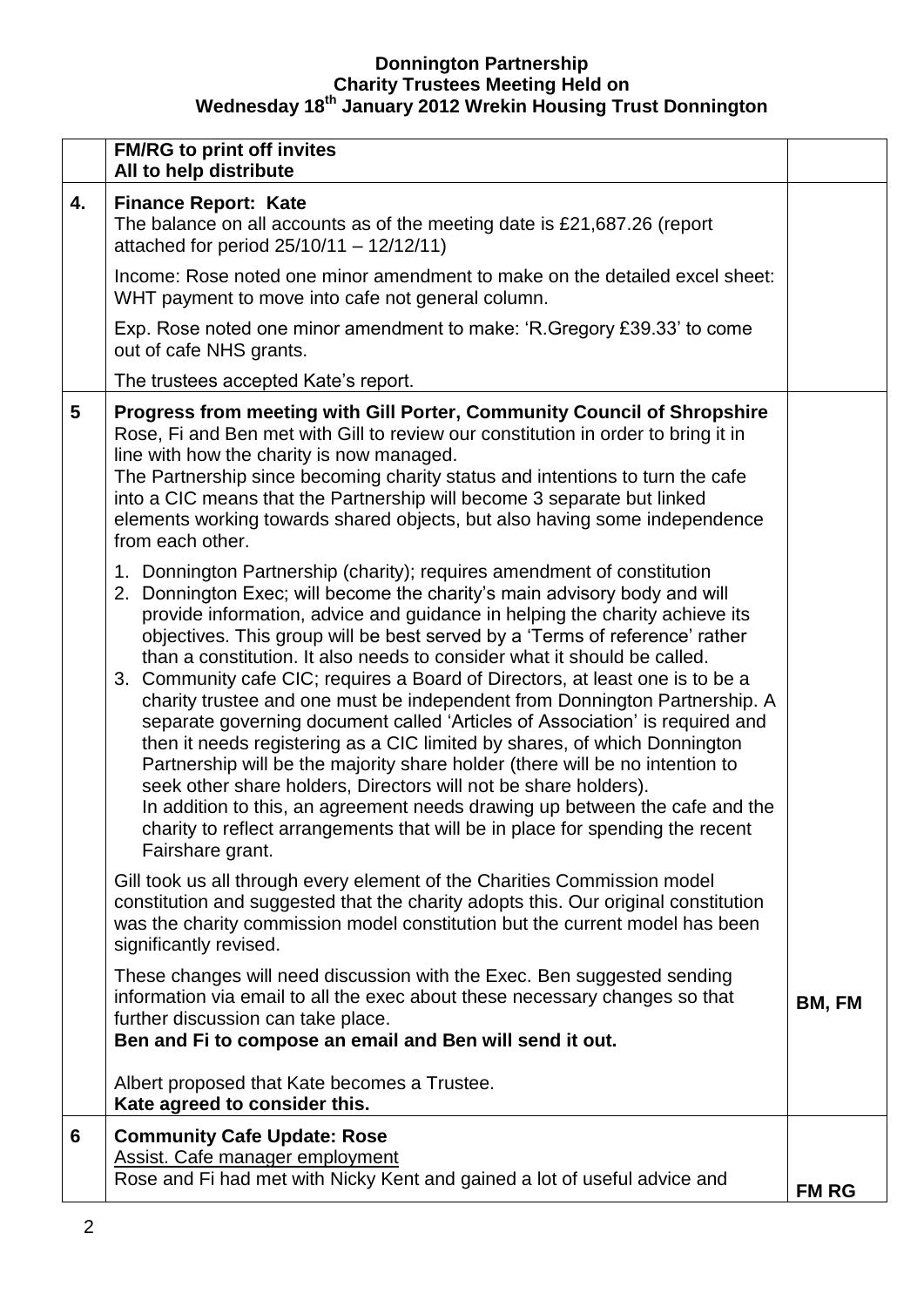# **Donnington Partnership Charity Trustees Meeting Held on Wednesday 18th January 2012 Wrekin Housing Trust Donnington**

| guidance concerning the responsibilities of employing staff. Outcomes from this<br>meeting has generated a lot of paperwork, which needs collating for staff<br>recruitment, which Rose and Fi will gather together in the next couple of weeks.<br>Fi presented the meeting with the propose recruitment plan and said that Nicky<br>had offered to assist the interview panel.<br>Ben offered to be on the panel along with Rose.<br>RG & FM to update at next meeting                                          |              |
|-------------------------------------------------------------------------------------------------------------------------------------------------------------------------------------------------------------------------------------------------------------------------------------------------------------------------------------------------------------------------------------------------------------------------------------------------------------------------------------------------------------------|--------------|
| Cafe refurbishment<br>This will take place w/b 13 <sup>th</sup> Feb. Launch to be arranged.                                                                                                                                                                                                                                                                                                                                                                                                                       |              |
| $\overline{7}$<br><b>Skatepark: Albert and Fi</b><br>The skatepark is complete, has passed all H&S tests and been signed off. It is<br>already being well-used by yp.<br>Now next stage of funding – official opening, monthly planned activity<br>programme £7,000 and a big launch day. Fairshare still hold the money for<br>these events.                                                                                                                                                                     |              |
| Albert, Fi, Derek Owen and Di Morris met to set wheels in motion for the<br>activities.                                                                                                                                                                                                                                                                                                                                                                                                                           |              |
| Our (charity) will be responsible for these events so tasks for us to ensure are<br>complete include:<br>Updating insurance to cover liability for public fun day-type events<br>Doing risk assessment for each event and implementing it<br>$\bullet$<br>A charity representative to attend each event and ensure RA is adhered to.<br>$\bullet$<br>Ensure the budget is managed as intended<br>٠                                                                                                                |              |
| AB and FM to feed back at next meeting                                                                                                                                                                                                                                                                                                                                                                                                                                                                            | <b>AB FM</b> |
| Ben had to leave the meeting: 10.30am<br>Rose, vice-chair took over                                                                                                                                                                                                                                                                                                                                                                                                                                               |              |
| <b>Policies</b><br>8<br>Fi provided the trustees with a draft equality and diversity policy to consider<br>adopting. Guidance was taken from the legal services website. Fi has given a<br>copy to her colleague, Richard Taylor-Murison, Equality officer for T&W and<br>asked for further advice to ensure it covers necessary requirements.<br>Our other policies are also due for their annual review.<br>Rose suggested putting this item on a future agenda item to ensure that they are<br>still relevant. | All          |
| All trustees to look at the policy<br>Policy reviews to go onto a future agenda (March?)                                                                                                                                                                                                                                                                                                                                                                                                                          | BM           |
| <b>AOB: None</b>                                                                                                                                                                                                                                                                                                                                                                                                                                                                                                  |              |
| 9<br>Date of next meeting                                                                                                                                                                                                                                                                                                                                                                                                                                                                                         |              |
|                                                                                                                                                                                                                                                                                                                                                                                                                                                                                                                   |              |

Approved by ………………………………… Date ………………………..